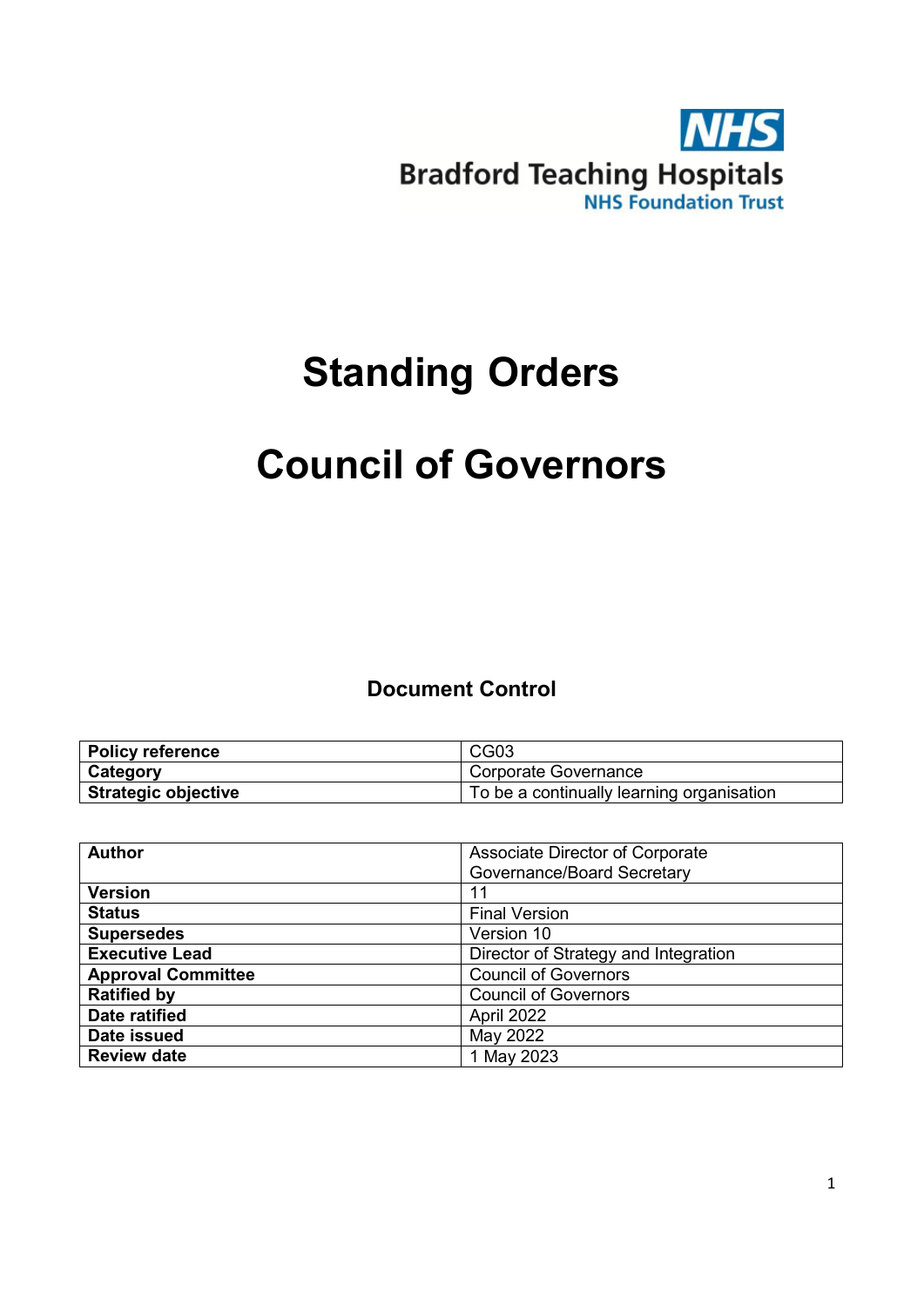# **Contents**

| 1.             |                                                       |  |
|----------------|-------------------------------------------------------|--|
| 2.             |                                                       |  |
|                | 2.1                                                   |  |
|                | 2.2                                                   |  |
|                | 2.3                                                   |  |
|                | 2.4                                                   |  |
|                | 2.5                                                   |  |
|                | 2.6                                                   |  |
|                | 2.7                                                   |  |
|                | 2.8                                                   |  |
| 3.             |                                                       |  |
|                | 3.1                                                   |  |
|                | 3.2                                                   |  |
|                | 3.3                                                   |  |
|                | 3.4                                                   |  |
|                | 3.5                                                   |  |
|                | 3.6<br>3.7                                            |  |
|                | 3.8                                                   |  |
|                | 3.9                                                   |  |
|                |                                                       |  |
|                | 3.11                                                  |  |
|                |                                                       |  |
|                |                                                       |  |
|                |                                                       |  |
|                |                                                       |  |
|                |                                                       |  |
|                |                                                       |  |
| 4.             |                                                       |  |
| 5.             | DECLARATIONS OF INTERESTS AND REGISTER OF INTERESTS 9 |  |
|                | 5.1                                                   |  |
|                | 5.2                                                   |  |
|                |                                                       |  |
| 6.             | 6.1                                                   |  |
|                | 6.2                                                   |  |
|                |                                                       |  |
| 7 <sub>1</sub> |                                                       |  |
| 8.             |                                                       |  |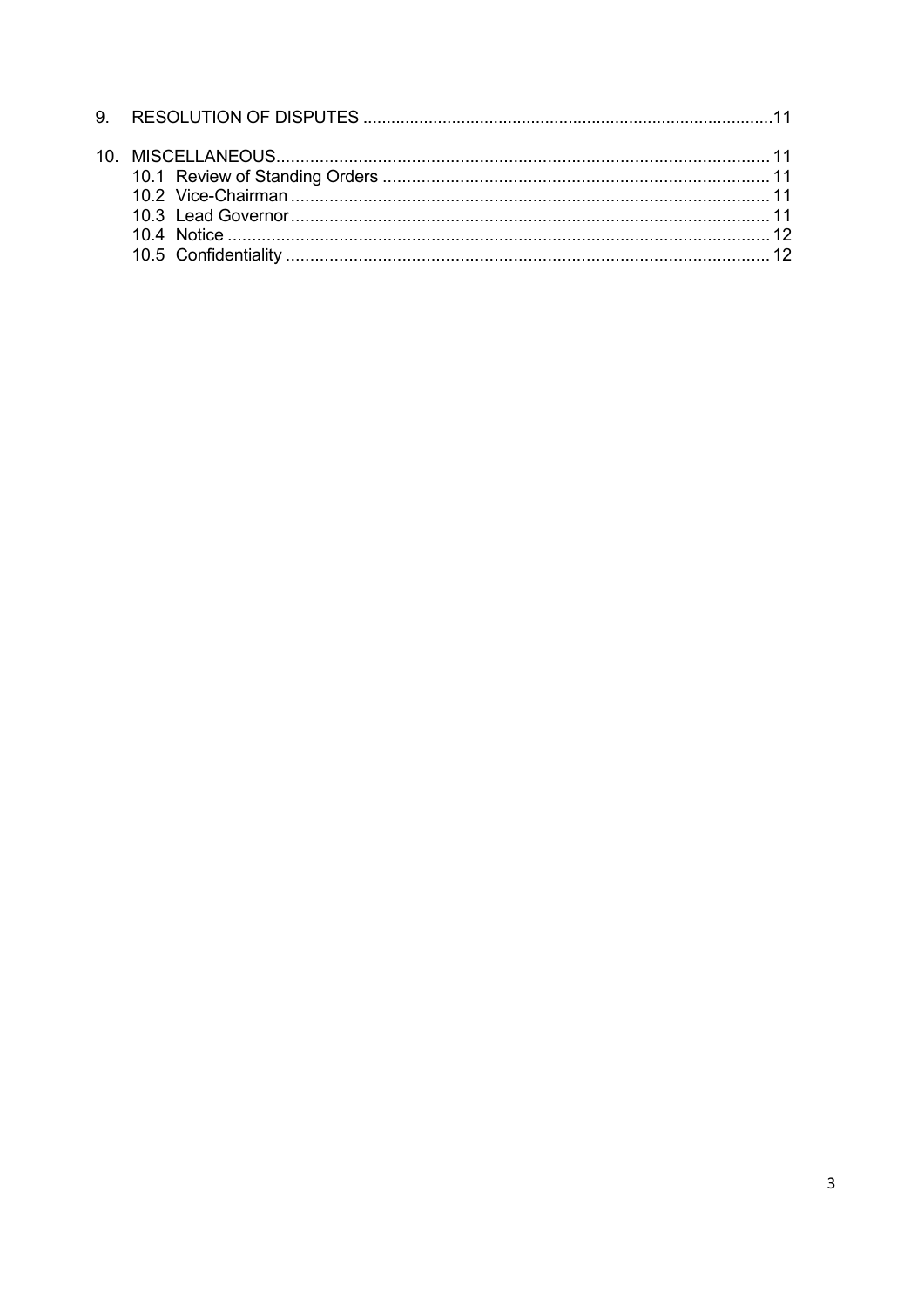# <span id="page-3-0"></span>**FOREWORD**

This document provides a regulatory and business framework for the conduct of the Council of Governors.

#### **INTRODUCTION**

#### <span id="page-3-1"></span>**Statutory Framework**

The statutory functions conferred on the Foundation Trust are set out in:

- The Health and Social Care (Community Health and Standards) Act 2003
- The National Health Service Act 2006
- The Health and Social Care Act 2012
- **NHS Provider Licence**

As a Public Benefit Corporation the Foundation Trust has specific powers to contract in its own name and to act as a corporate trustee. In the latter role it is accountable to the Charity Commission for those funds deemed to be charitable.

#### <span id="page-3-2"></span>**NHS Framework**

The Constitution, paragraph 6.16.6, requires the Council of Governors to adopt its own Standing Orders for its practice and procedure.

#### <span id="page-3-3"></span>**1. INTERPRETATION**

**1.1** In these Standing Orders, the provisions relating to interpretation in the Constitution shall apply and the words and expressions defined in the Constitution shall have the same meaning and, in addition:

"THE 2006 ACT" shall mean the National Health Service Act 2006.

"THE 2012 ACT" shall mean the Health and Social Care Act 2012.

"AUTHORISATION" shall mean the Authorisation of the Foundation Trust issued by the Regulator on 30 March 2004 with any amendments for the time being in force.

"TRUST" means the Bradford Teaching Hospitals NHS Foundation Trust.

"BOARD OF DIRECTORS" shall mean the Board of Directors as constituted in accordance with the Foundation Trust's Constitution.

"COUNCIL OF GOVERNORS" shall mean the Council of Governors as constituted in accordance with the Foundation Trust's Constitution.

"CHAIR" means the person appointed by the Council of Governors (in accordance with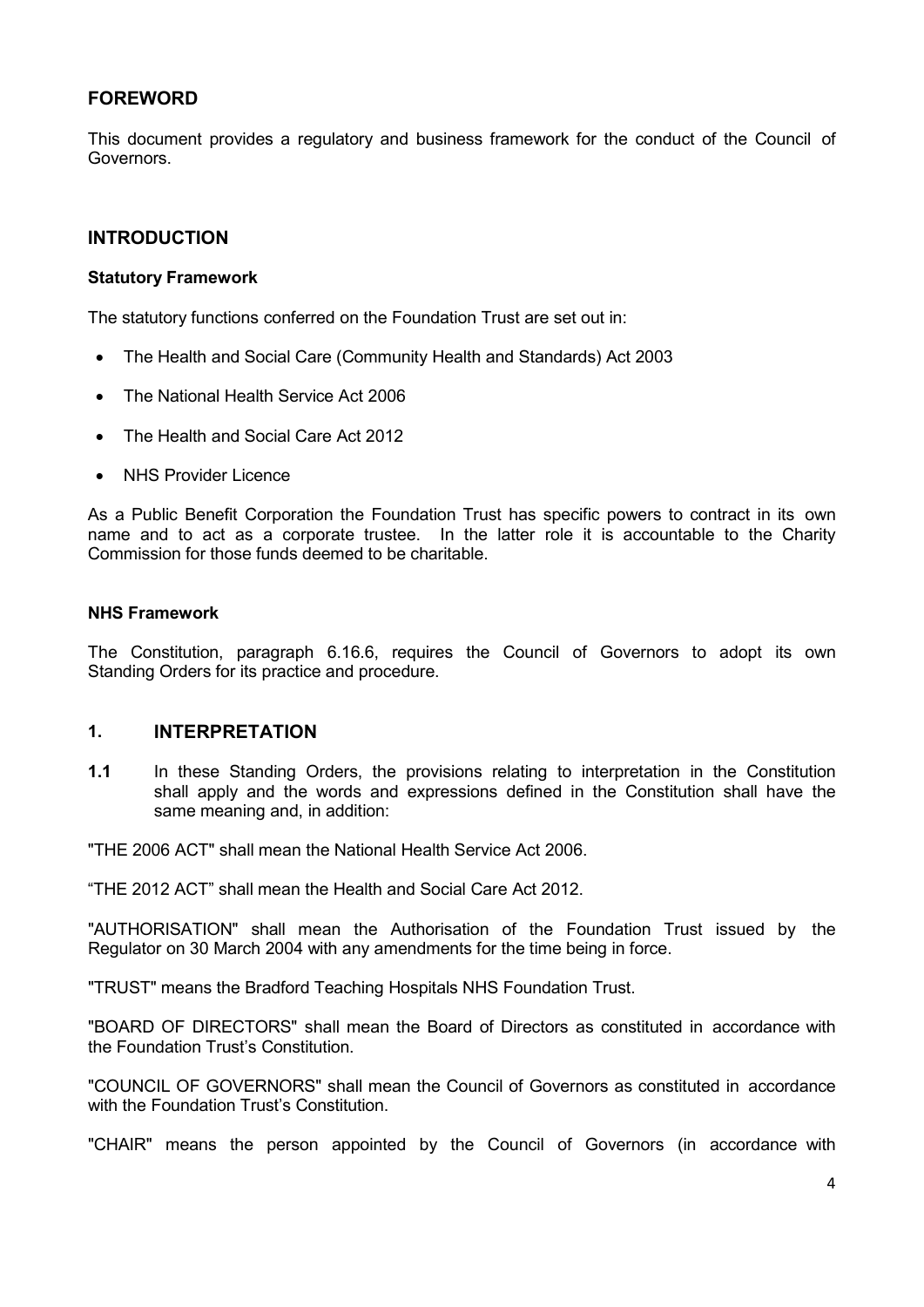Paragraph 6.12.2 b) of the Constitution) to be Chair of the Foundation Trust.

"CHIEF EXECUTIVE" shall mean the chief officer of the Foundation Trust.

"CONSTITUTION" shall mean the constitution with any variations from time to time approved by the Board of Directors, the Council of Governors and where required, Members of the Foundation Trust in accordance with paragraph 18.0 of the Constitution

"COUNCIL OF GOVERNORS ENGAGEMENT POLICY" shall mean a policy as implemented in response to the recommendations contained in paragraphs A5.6 and A5.7 of *The NHS Foundation Trust Code of Governance* (Monitor, updated 2014)

"DIRECTOR" shall mean a member of the Board of Directors.

"DIRECTOR OF FINANCE" shall mean the chief finance officer of the Foundation Trust.

"GOVERNOR" shall mean a member of the Council of Governors as defined in Paragraph 6.0 of the Constitution.

"MOTION" means a formal proposition to be discussed and voted on during the course of a meeting.

"OFFICER" means an employee of the Foundation Trust.

"SECRETARY TO THE TRUST" means the Secretary of the Foundation Trust or any other person appointed to perform the duties of the Secretary of the Foundation Trust.

"VICE-CHAIR" means the public or patient governor appointed by the Council of Governors in accordance with Paragraph 6.16.2 of the Constitution to preside at meetings of the Council of Governors in the Chair's absence.

## <span id="page-4-0"></span>**2. THE COUNCIL OF GOVERNORS**

- <span id="page-4-1"></span>**2.1 Duties, Roles and Responsibilities of Governors** - The duties, roles and responsibilities of the Council of Governors is set out in Paragraph 6.12 of the Constitution and the role of appointed Governors is set out further in Paragraph 6.5 of the Constitution.
- <span id="page-4-2"></span>**2.2 Composition of the Council of Governors** – The composition of the Council of Governors shall be as set out in Paragraph 6.1 of the Constitution.
- <span id="page-4-3"></span>**2.3 Appointment of the Chair and Non-Executive Directors** - The Chair and Non-Executive Directors are appointed by the Council of Governors in accordance with paragraph 6.12.2 b) of the Constitution.
- <span id="page-4-4"></span>**2.4 Terms of Office of the Chair** - The regulations governing the period of tenure of office of the Chair and the termination or suspension of office of the Chair are contained in Paragraph 7.2 of the Constitution.
- <span id="page-4-5"></span>**2.5 Appointment of Vice-Chair** – The Council of Governors shall appoint a Vice-Chair in accordance with paragraph 6.16.2 of the Constitution. The appointment process shall be determined by the Trust Secretary.
- **2.6 Vice-Chair Length of Tenure** Governors' may self-nominate. The appointment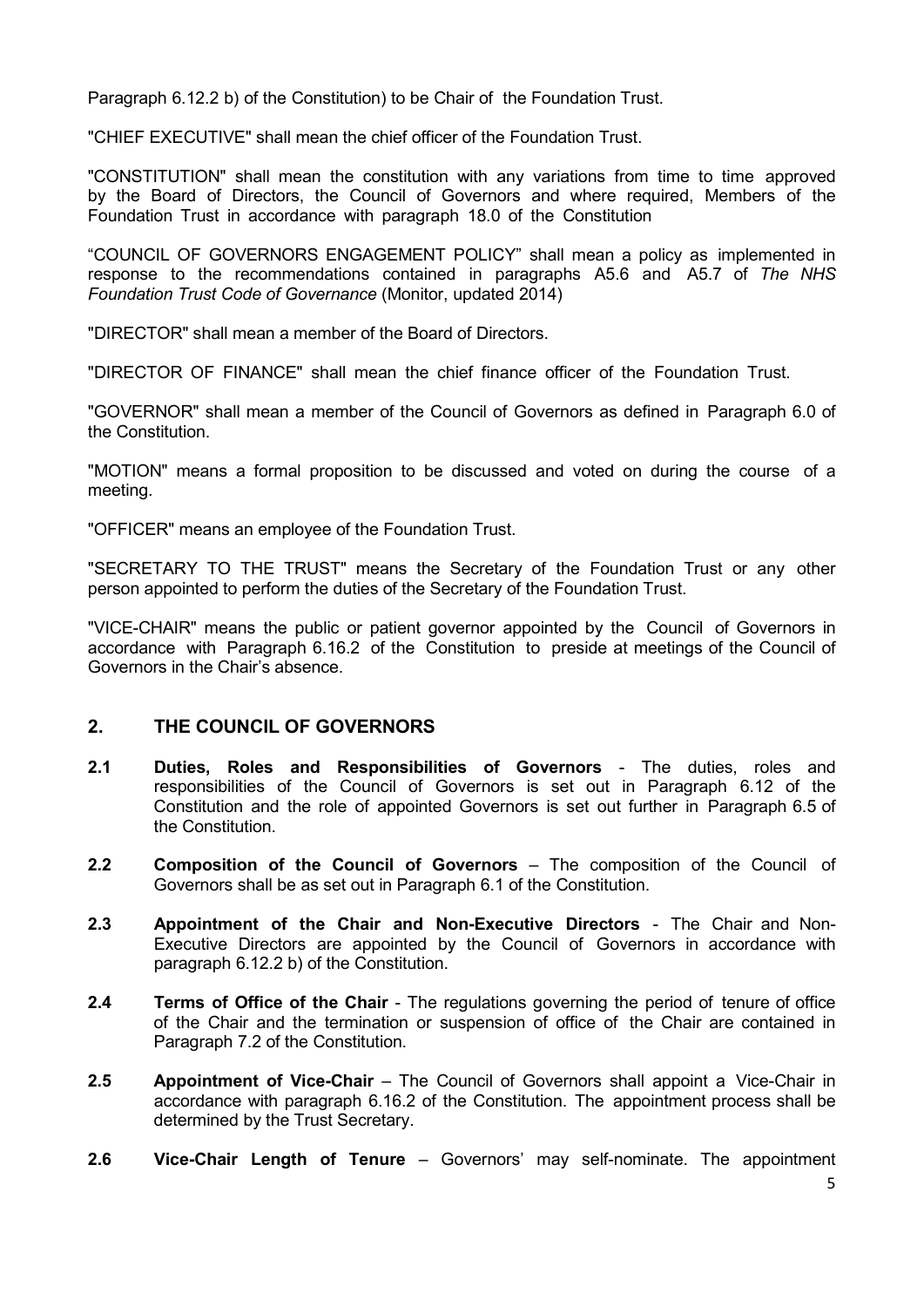length shall be for a period of two years. Governors may serve for a period of two years or until their period as a governor comes to an end (whichever occurs first). Governors are able to serve more than one two year length of tenure.

- **2.7 Termination of Tenure** Any Governor so appointed may at any time resign from the office of Vice-Chair by giving notice in writing to the Secretary to the Foundation Trust and the Governors of the Foundation Trust may thereupon appoint another Vice-Chair in accordance with paragraph 6.9.1 of the Constitution.
- <span id="page-5-0"></span>**2.8 Role of Vice-Chair** – The role of the Vice-Chair of the Council of Governors is described below. The Vice–Chair may preside at meetings of the Council of Governors in the following circumstances:
	- At a meeting of the Council of Governors in the absence of the Chair.
	- At a meeting of the Council of Governors where matters are being considered relating to Non-Executive Directors where a conflict of interest relating to the Chair exists.
	- When the remuneration, allowances and other terms and conditions of the Chair are being considered.
	- When the appointment of the Chair is being considered, should the current Chair be a candidate for reappointment.
	- On occasions when the Chair declares a pecuniary interest that prevents him from taking part in the consideration or discussion of a matter before the Council of Governors.
- **2.8.1** The role of the Vice-Chair of the Council of Governors as described above and in paragraph 10.2 of these Standing Orders represents the full extent of this role.

# <span id="page-5-1"></span>**3. MEETINGS OF THE COUNCIL OF GOVERNORS**

- <span id="page-5-2"></span>**3.1 Admission of the Public** - The provisions for the admission of the public to meetings of the Council of Governors are detailed at paragraph 6.16.3 of the Constitution.
- <span id="page-5-3"></span>**3.2 Calling Meetings** - Before each meeting of the Council of Governors, each Governor elected by a public constituency, the patient constituency or a class of the staff constituency is required to make a declaration to enable the Governor to vote at the meeting. The form of the declaration shall be as specified by the Secretary to the Trust and shall be completed immediately before the start of each meeting. The Secretary's decision on the validity of any declaration shall be final.
- **3.2.1** Notice of Council of Governors meetings shall be communicated to the local media and published on the Foundation Trust's website in each case as soon as practicable after Notice has been sent to the Governors.
- **3.2.2** Notice to Governors of meetings of the Council of Governors shall be given by post or otherwise delivered to the Governor or email if the Governor has so requested.
- **3.2.3** The Secretary to the Trust shall ensure that within the meeting cycle of the Council of Governors, meetings are called at appropriate times to consider matters as required by the 2006 Act and the Constitution.
- **3.2.4** At the request of the Chair, the Council of Governors may hold closed meetings by telephone, video link or by email exchange. Normal rules relating to quoracy will apply to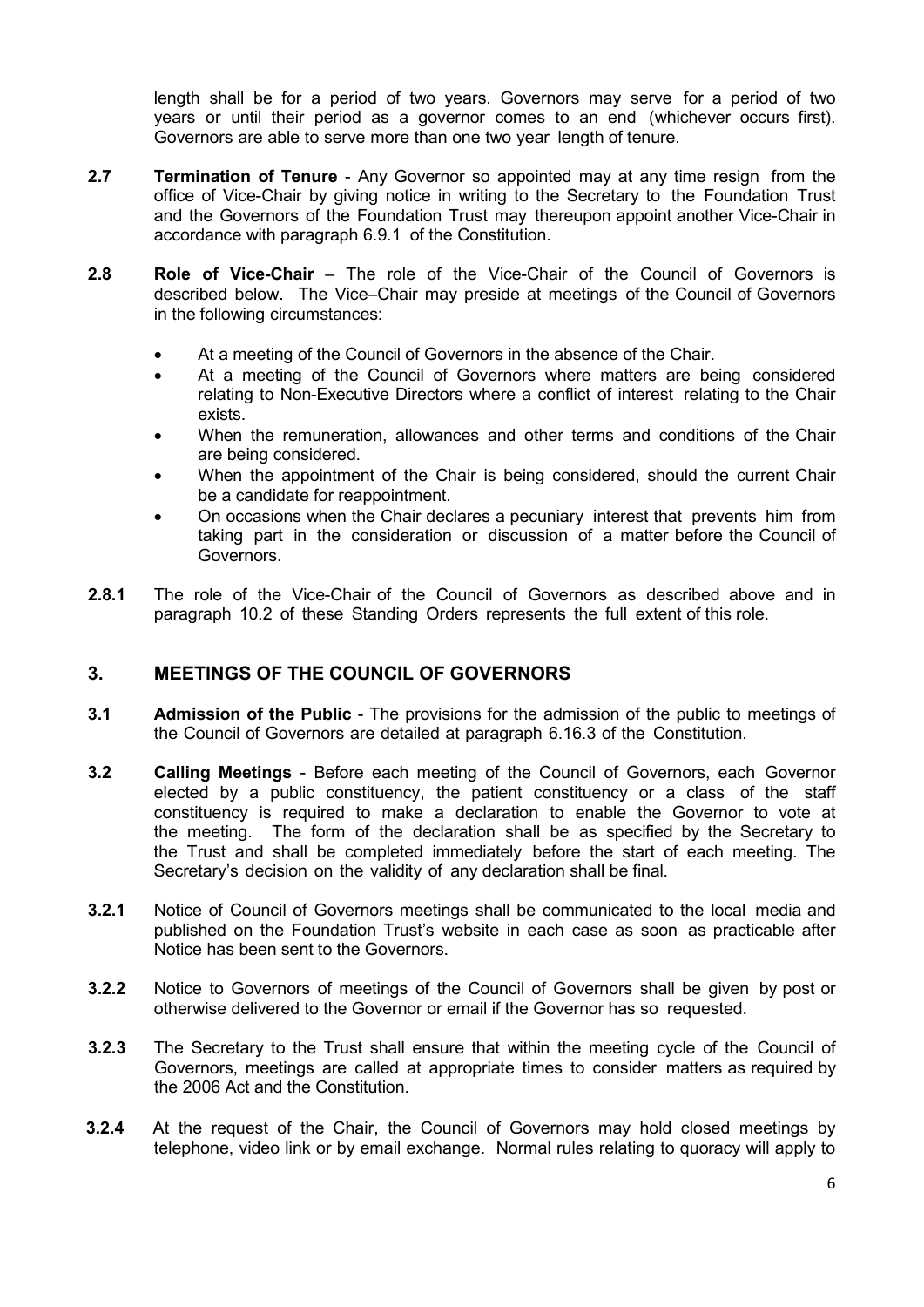the functioning of such a meeting. These meetings will be deemed closed meetings of the Council of Governors and shall be minuted accordingly.

- <span id="page-6-0"></span>**3.3 Chair of Meetings** – The Chair of the Foundation Trust, or in his/her absence, the Vice-Chair, appointed under Paragraph 6.16.2 of the Constitution is to preside at meetings of the Council of Governors. If the Chair is absent for a period during the course of a meeting on the grounds of a declared conflict of interest the Vice-Chair shall preside.
- <span id="page-6-1"></span>**3.4 Setting the Agenda** - The Council of Governors may determine that certain matters shall appear on every agenda for a meeting of the Council of Governors and that these shall be addressed prior to any other business being conducted.
- <span id="page-6-2"></span>**3.5 Agenda items** - A Governor desiring a matter to be included on an agenda shall specify the question or issue to be included in request in writing to the Chair or Secretary to the Foundation Trust at least three clear business days before Notice of the meeting is given. Requests made less than three days before the Notice is given may be included on the agenda at the discretion of the Chair.
- <span id="page-6-3"></span>**3.6 Notices of Motion** - A Governor desiring to move or amend a motion shall send a written notice thereof at least 10 clear days before the meeting to the Chair or Secretary to the Foundation Trust, who shall insert in the agenda for the meeting all notices so received subject to the notice being permissible under the appropriate regulations. This paragraph shall not prevent any motion being moved during the meeting, without notice on any business mentioned on the agenda in accordance with Standing Order 3.5, subject to the Chair's discretion.
- <span id="page-6-4"></span>**3.7 Withdrawal of Motion or Amendments** - A motion or amendment once moved and seconded may be withdrawn by the proposer with the concurrence of the seconder and the consent of the Chair.
- <span id="page-6-5"></span>**3.8 Motion to Rescind a Resolution** - Notice of motion to amend or rescind any resolution (or the general substance of any resolution) which has been passed within the preceding six calendar months shall be in writing, be in accordance with Standing Order 3.6 and shall bear the signature of the Governor who gives it and also the signature of four other Governors. When any such motion has been agreed by the Council of Governors, only the Chair may propose a motion to the same effect within six months if he/she considers it appropriate.
- <span id="page-6-6"></span>**3.9 Motions** - The mover of a motion shall have a right of reply at the close of any discussion on the motion or any amendment thereto.
- **3.9.1** When a motion is under discussion or immediately prior to discussion it shall be open to a Governor to move:
	- An amendment to the motion.
	- The adjournment of the discussion or the meeting.
	- That the meeting proceeds to the next business.
	- That the motion be now put.
- **3.9.2** No amendment to the motion shall be admitted if, in the opinion of the Chair of the meeting, the amendment negates the substance of the motion.
- <span id="page-6-7"></span>**3.10 Chair's Ruling** - Statements of Governors made at meetings of the Council of Governors shall be relevant to the matter under discussion at the material time and the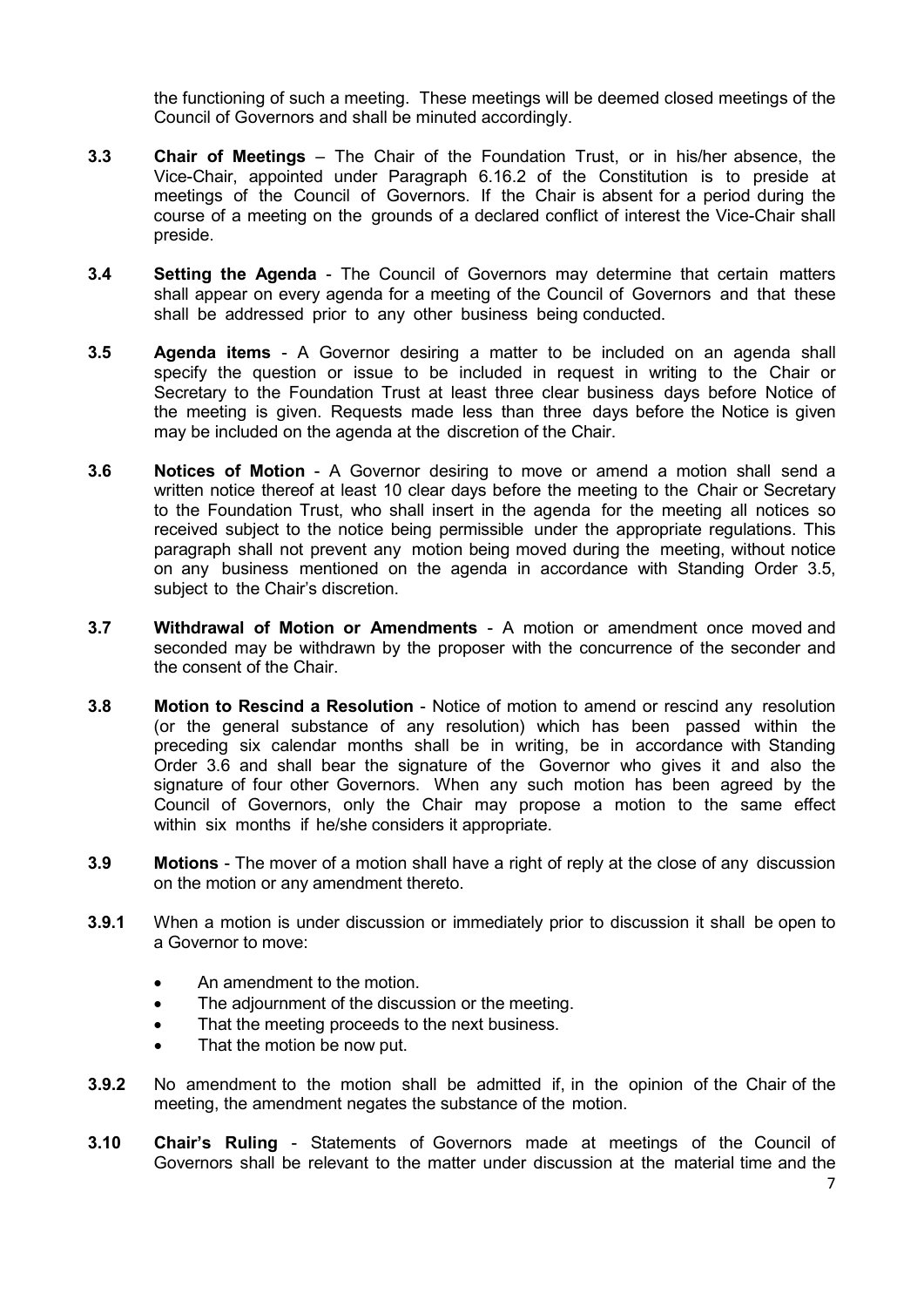decision of the Chair of the meeting on questions of order, relevancy, regularity and any other matters shall be observed at the meeting.

- **3.10.1** Save as permitted by law, at any meeting the person presiding shall be the final authority on the interpretation of Standing Orders (on which he/she should be advised by the Secretary to the Foundation Trust).
- <span id="page-7-0"></span>**3.11 Voting** – Save as otherwise provided in the Constitution and/or the 2006 Act, if the Chair so determines or if a Governor requests, a question at a meeting shall be determined by a majority of the votes of the Governors present and voting on the question and, in the case of any equality of votes, the person presiding shall have a second casting vote.
- **3.11.1** All questions put to the vote shall, at the discretion of the person presiding, be determined by oral expression or by a show of hands. A paper ballot may also be used if a majority of the Governors present so request.
- **3.11.2** If at least one-third of the Governors present so request, the voting (other than by paper ballot) on any question may be recorded to show how each Governor present voted or abstained.
- **3.11.3** If a Governor so requests, his/her vote shall be recorded by name upon any vote (other than by paper ballot).
- **3.11.4** In no circumstances may an absent Governor vote by proxy. Absence is defined as being absent at the time of the vote.
- <span id="page-7-1"></span>**3.12 Minutes** - The Minutes of the proceedings of a meeting shall be drawn up and submitted for agreement at the next ensuing meeting where they will be signed by the person presiding at it.
- **3.12.1** No discussion shall take place upon the minutes except upon their accuracy or where the Chair considers discussion appropriate. Any amendment to the minutes shall be agreed and recorded at the next meeting.
- **3.12.2** Minutes of meetings will be taken and circulated in accordance with Governors' wishes.
- <span id="page-7-2"></span>**3.13 Suspension of Standing Orders** - Except where this would contravene any statutory provision, compliance with Monitor's Provider Licence or any provision of the Constitution; any one or more of the Standing Orders may be suspended at any meeting, providing that at least two-thirds of the Council of Governors are present, including one Public Governor and one Staff Governor, and that a majority of those present vote in favour of suspension.
- **3.13.1** A decision to suspend Standing Orders shall be recorded in the minutes of the meeting.
- **3.13.2** A separate record of matters discussed during the suspension of Standing Orders shall be made and shall be available to the Governors.
- **3.13.3** No formal business may be transacted while Standing Orders are suspended.
- <span id="page-7-3"></span>**3.14 Variation and Amendment of Standing Orders** - These Standing Orders shall be amended only if: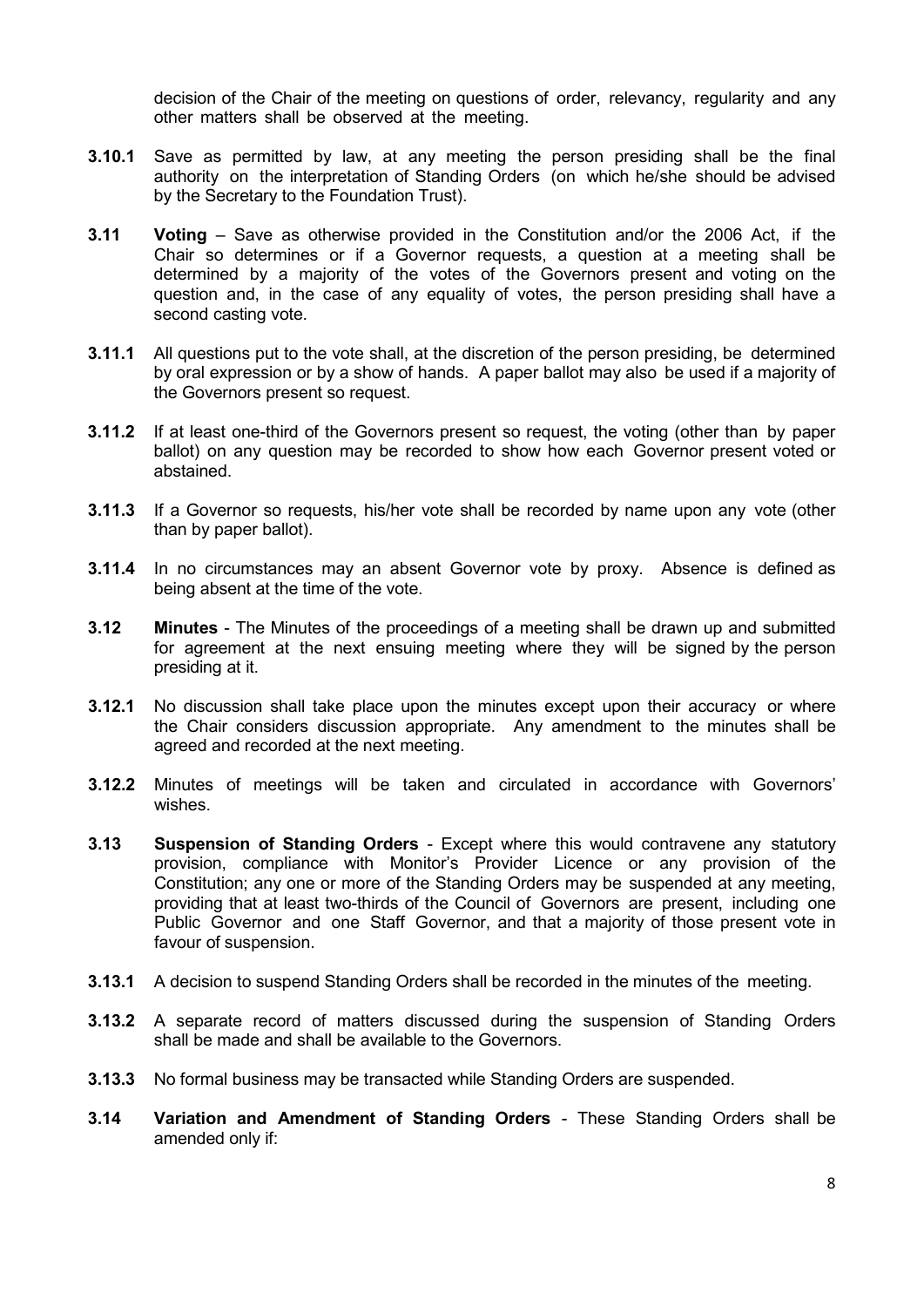- the variation proposed does not contravene a statutory provision, compliance with Monitor's Provider Licence or the Constitution; and
- unless presented by the Chair or the Chief Executive, a notice of a motion under Standing Order 3.6 has been given; and
- at least two-thirds of the Governors are present, including one Public or Patient Governor and one Staff Governor; and
- no fewer than half the Governors vote in favour of amendment.
- <span id="page-8-0"></span>**3.15 Record of Attendance** - The names of the Governors present at the meeting shall be recorded in the minutes.
- <span id="page-8-1"></span>**3.16 Quorum** - No business shall be transacted at a meeting of the Council of Governors unless ten Governors, including not less than five Public or Patient Governors, are present.
- <span id="page-8-2"></span>**3.17 Declaration of Interests** - A Governor who has declared a non-pecuniary interest in any matter may participate in the discussion and consideration of the matter but may not vote in respect of it: in these circumstances the Governor will count towards the quorum of the meeting. If a Governor has declared a pecuniary interest in any matter, the Governor must leave the meeting room, and will not count towards the quorum of the meeting, during the consideration, discussion and voting on the matter. If a quorum is then not available for the discussion and/or the passing of a resolution on any matter, that matter may not be discussed further or voted upon at that meeting. Such a position shall be recorded in the minutes of the meeting. The meeting must then proceed to the next business.
- **3.17.1** Subject to Standing Orders in relation to interests, any Director or their nominated representatives shall have the right to attend meetings of the Council of Governors and, subject to the overall control of the Chair, to speak to any item under consideration.

## <span id="page-8-3"></span>**4. COMMITTEES**

- **4.1** Except as required by the Constitution, the Council of Governors shall exercise its functions in general meeting and shall not delegate the exercise of any function or any power in relation to any function to a Committee.
- **4.2** The membership and terms of reference of a Nomination and Remuneration Committee shall be as agreed by the Council of Governors at a general meeting.
- **4.2.1** The proceedings of a Nomination and Remuneration Committee shall be confidential until reported to the Council of Governors. Subject to the requirements of the Constitution and these Standing Orders, the procedure of a Nomination and Remuneration Committee shall be for the Committee to determine.
- **4.2.2** The Council of Governors will not consider nominations for membership of the Board of Directors other than the recommendations of the Council of Governors Nominations and Remuneration Committee.

## <span id="page-8-4"></span>**5. DECLARATIONS OF INTERESTS AND REGISTER OF INTERESTS**

- <span id="page-8-5"></span>**5.1 Declaration of Interests** – In accordance with paragraph 6.13. of the Constitution, Governors are required to declare formally any
	- direct or indirect pecuniary interest.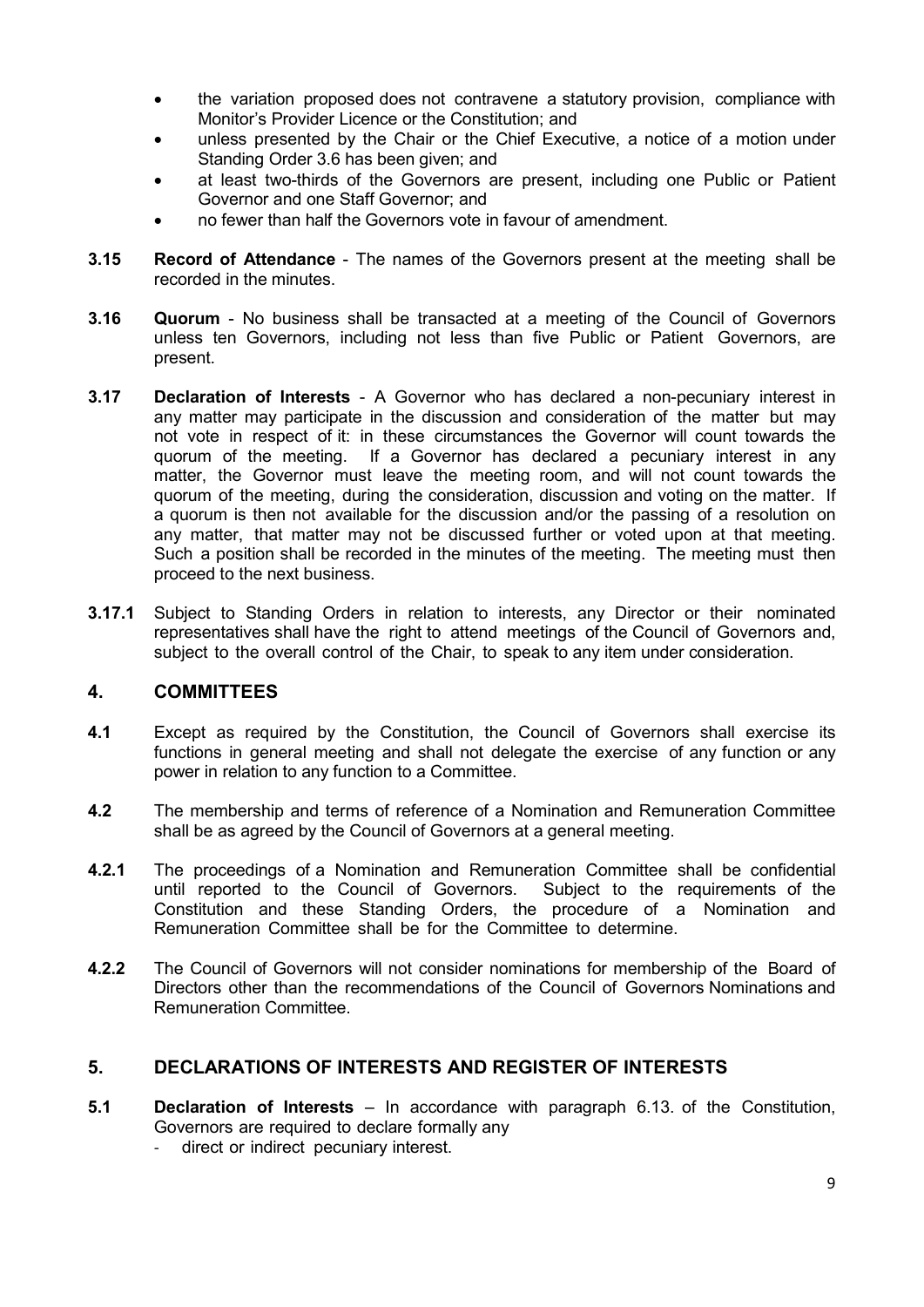- other interest which is relevant and material to the business of the Foundation Trust.
- other interest as set out in the 'Conflicts of Interest Policy for Bradford Teaching Hospitals NHS Foundation Trust'.

The responsibility for declaring an interest is solely that of the Governor concerned. Interests should be declared to the Secretary of the Foundation Trust:

- Within 28 days of election or appointment;
- If arising later, within seven days of becoming aware of the interest.
- **5.1.1** In addition, if the Governor is present at any meeting of the Council of Governors and has an interest in any matter which is the subject of consideration, the Governor shall at that meeting and as soon as possible after its commencement disclose the fact. Paragraph 6.13.8 of the Constitution includes in a Governor's interests, the interests of the Governors co-habiting partner or spouse.
- **5.1.2** In accordance with paragraph 6.13.4 of the Constitution, any travelling or other expenses or allowances payable to a Governor shall not be treated as a pecuniary interest. Paragraph 6.13.5 of the Constitution sets out the extent to which an indirect pecuniary interest from small shareholdings in a company does not prohibit participation in discussion and voting on the relevant matter, although the interest must still be declared.
- **5.1.3** If Governors have any doubt about the relevance of an interest, this should be discussed with the Secretary to the Foundation Trust.
- **5.1.4** Governor's directorships of companies likely or possibly seeking to do business with the Foundation Trust should be published in the Foundation Trust's Annual Report. The information should be kept up to date for inclusion in succeeding annual reports.
- <span id="page-9-0"></span>**5.2 Register of Interests** – The Secretary to the Foundation Trust shall record any declarations of interest made in a Register of Interests kept by him/her in accordance with Paragraph 10 of the Constitution. Any interest declared at a meeting shall also be recorded in the minutes of the meeting.
- **5.2.1** The Register will be available for inspection by members of the public free of charge at all reasonable times. A person who requests it is to be provided with a copy or extract from the register. If the person requesting a copy or extract is not a member of the Foundation Trust then a charge may be made for doing so.

#### <span id="page-9-1"></span>**6. STANDARDS OF BUSINESS CONDUCT**

- <span id="page-9-2"></span>**6.1 Policy** – In relation to their conduct as a Governor of the Foundation Trust, each Governor must comply with the principles outlined in the Trust's [Conflicts of Interest Policy.](https://www.bradfordhospitals.nhs.uk/wp-content/uploads/2021/08/CG07-2020-Conflicts-of-Interest-Policy.pdf) In particular, the Foundation Trust must be impartial and honest in the conduct of its business and its office holders and staff must remain beyond suspicion. Governors are expected to be impartial and honest in the conduct of official business.
- <span id="page-9-3"></span>**6.2 Interest of Governors in Contracts** - If it comes to the knowledge of a Governor of the Foundation Trust that a contract in which he/she has any pecuniary interest not being a contract to which he is himself a party, has been, or is proposed to be, entered into by the Foundation Trust he/she shall, at once, give notice in writing to the Secretary to the Foundation Trust of the fact that he/she is interested therein. In the case of married persons or persons living together as partners, the interest of one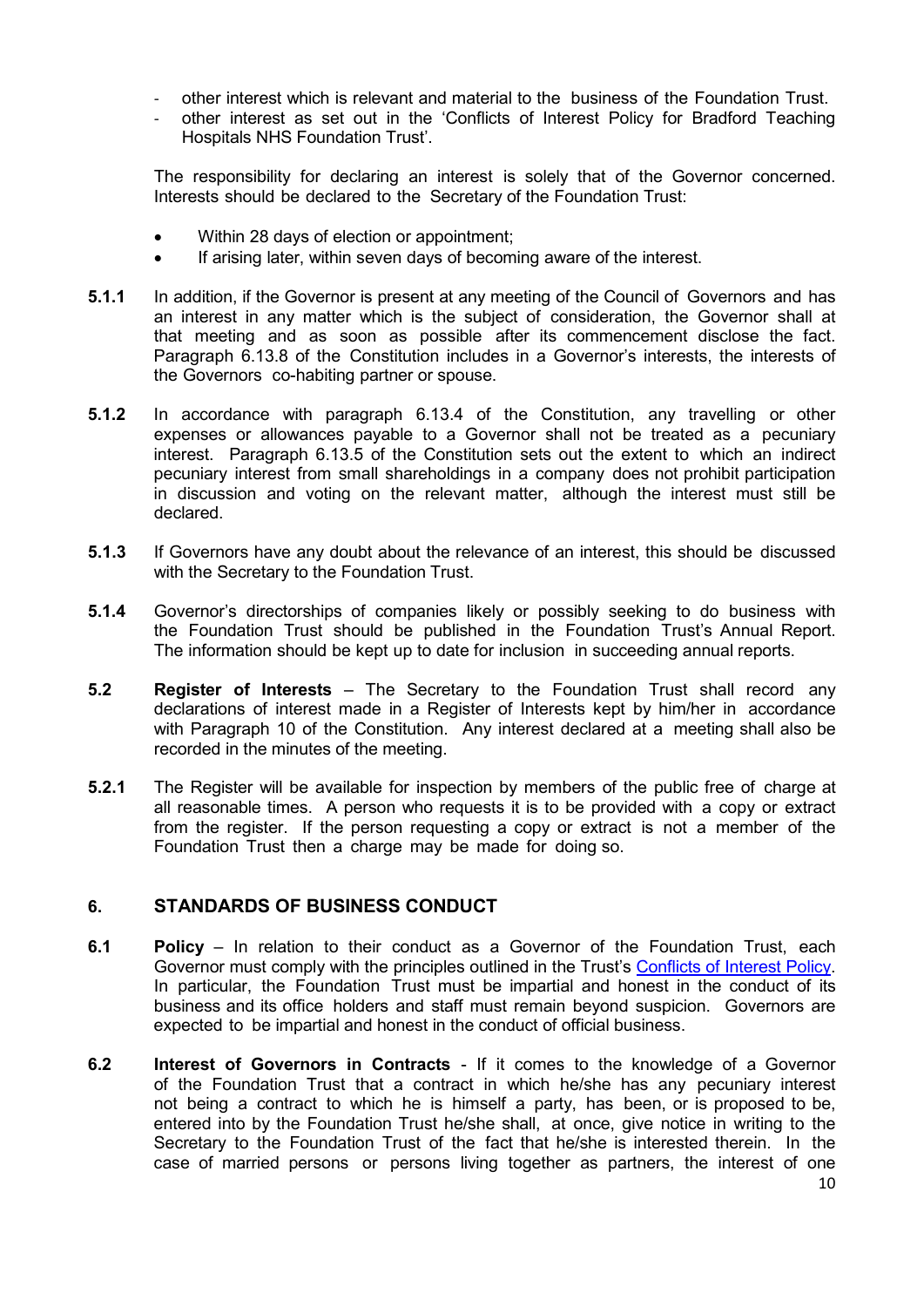partner shall, if known to the other, be deemed to be also the interest of that partner.

- **6.2.1** A Governor of the Foundation Trust shall not solicit for any person any appointment in the Foundation Trust.
- **6.2.2** Informal discussions outside the Nomination and Remuneration Committee, whether solicited or unsolicited, should be declared to that Committee.

## <span id="page-10-0"></span>**7. REMUNERATION**

**7.1** Governors are not to receive remuneration.

## <span id="page-10-1"></span>**8. PAYMENT OF EXPENSES TO GOVERNORS**

- **8.1** The Foundation Trust will pay travelling expenses to Governors at the prevalent NHS Public Transport rate for attendance at General Meetings of the Governors, or any other business authorised by the Secretary as being under the auspices of the Council of Governors. Other reasonable out of pocket expenses incurred in association with performance of the role of Governor will also be reimbursed.
- **8.1.2** In situations of clear personal hardship associated with the attendance of Governors at meetings described under Standing Order 8.1, the Secretary to the Foundation Trust has discretionary authority to reimburse supplementary travelling or other access costs.
- **8.1.3** Expenses will be authorised and reimbursed through the Secretary's office on receipt of a completed and signed expenses form provided by the Secretary.
- **8.1.4** A summary of expenses paid to Governors will be published in the Annual Report.

## <span id="page-10-2"></span>**9. RESOLUTION OF DISPUTES**

- **9.1** In the case of a dispute between the Board of Directors and the Council of Governors, the procedure described in the Council of Governors Engagement Policy will be followed.
- **9.1.1** If there is no resolution after following the procedure as described within the Council of Governors Engagement Policy, then the issue will be referred to mediation. The Chair, Vice-Chair of the Council of Governors, Lead Governor and the Chief Executive shall meet within 28 days of such a resolution to agree a mediator. In default of agreement, the issue will be referred to arbitration. The Secretary of the Foundation Trust shall refer the dispute to the Chartered Institute for [Arbitrators](https://www.ciarb.org/) for a final resolution.
- **9.1.2** The existence of the dispute shall not prejudice the duty of the Board of Directors in exercising their duties and responsibilities in accordance with the Constitution.

#### <span id="page-10-3"></span>**10. MISCELLANEOUS**

<span id="page-10-4"></span>**10.1 Review of Standing Orders** - Standing Orders shall be reviewed annually by the Council of Governors. The requirement for review extends to all documents having the effect as if incorporated in Standing Orders.